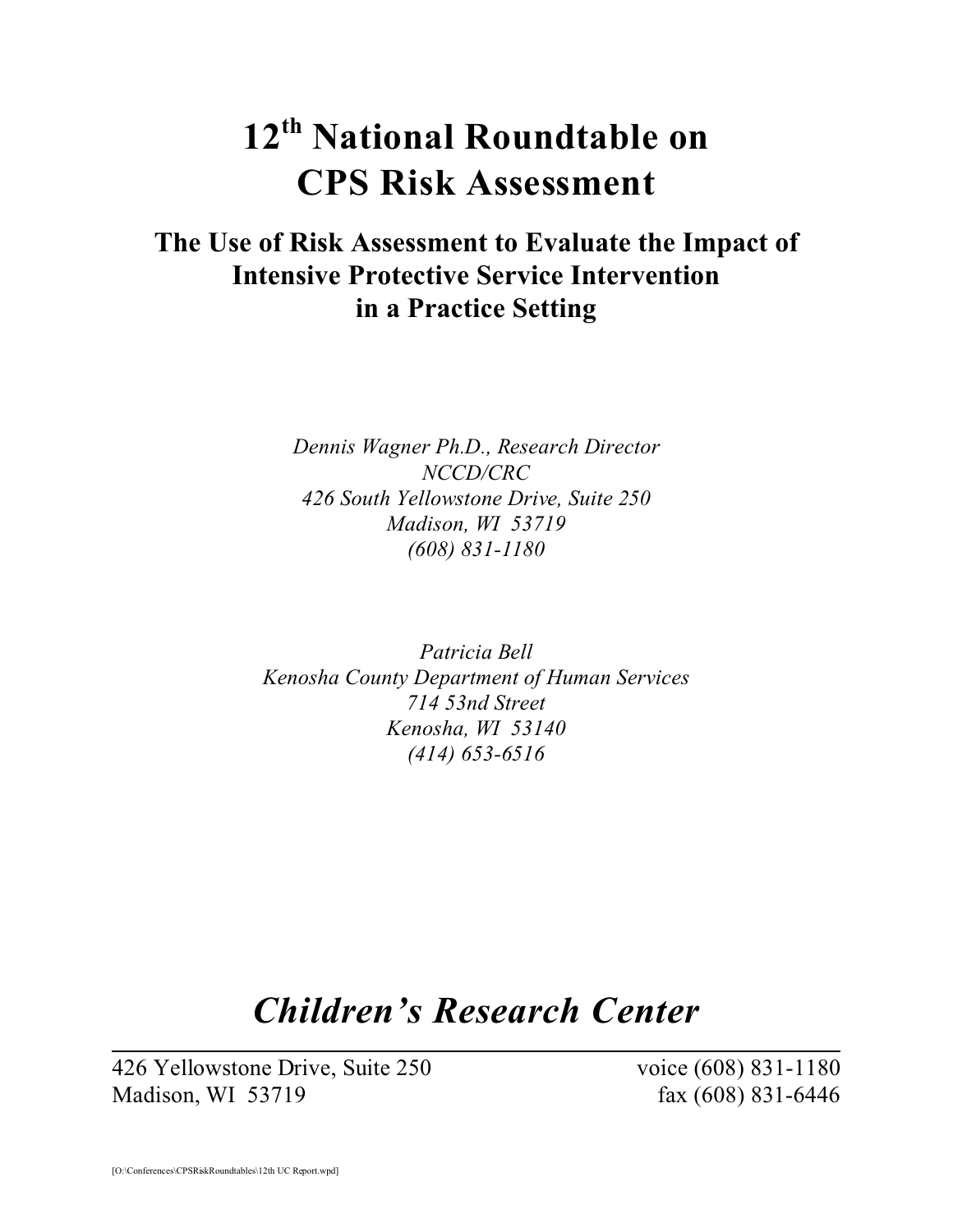# **The Use of Risk Assessment to Evaluate the Impact of Intensive Protective Service Intervention in a Practice Setting**

## **Introduction**

The Wisconsin Urban Caucus was created in the mid-1980s to provide a forum for the most populated Wisconsin counties located in the southeastern portion of the state to share information and lobby state policy makers on behalf of urban county needs. The caucus counties meet on a regular basis to advocate new social service initiatives.

In 1991, the Urban Caucus counties (Milwaukee, Dane, Waukesha, Racine, and Kenosha) began an initiative to develop a comprehensive case management system for child protective services (CPS). Caucus members shared several goals. They wanted to ensure consistency so that an abused child in one county would be identified as such by a contiguous county. In addition, the Caucus wished to ensure that appropriate actions were taken with families referred for child abuse or neglect and also hoped to share staff if a particular hardship befell a sister county. These objectives could best be accomplished if the counties implemented a similar case management procedure and trained staff jointly.

This process of defining terms and setting best practice standards took a little over a year as each county learned the operations of the others, their resources, policies, and procedures. Four of the five counties came to agreement that they were more alike than different and decided to adopt an actuarial risk assessment. This decision was based on one county's experience with a clinical assessment tool which had proven cumbersome and duplicative. Workers were not completing the clinical assessment and it had no management component. The general belief concerning case management was that not all families were equal. Some required substantial agency services, while others required less and the agency resources devoted to cases should relate directly to the child's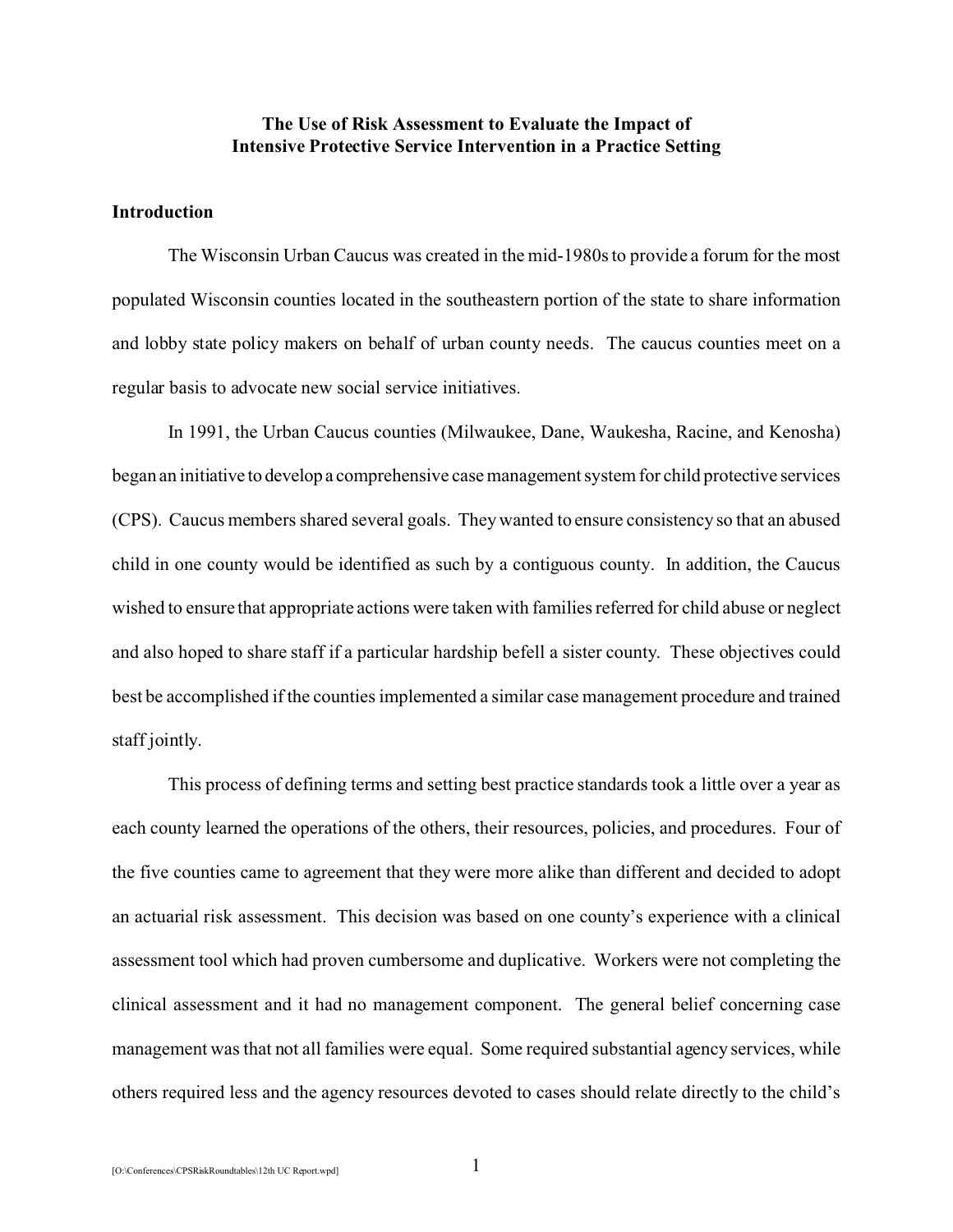need for protection and the family's need for service. After completing a search of potentially useful assessment tools, the Caucus decided that the work completed by the Children's Research Center (CRC), a division of the National Council on Crime and Delinquency (NCCD), in Michigan, Alaska, Rhode Island, and Oklahoma fit nicely with their collective departments' approach to ensure child safety. In 1992, the CRC completed a small validation study to develop an actuarial risk assessment procedure for classifying families based on risk of future maltreatment.

In addition to the actuarial risk assessment, the Urban Caucus developed additional structured decision making (SDM) tools with the assistance of the CRC. These include:

- ! A procedure for identifying response priorities at CPS intake based on clearly identified criteria which promote quick investigation and intervention in serious cases of alleged abuse or neglect.
- ! A safety assessment tool to help workers assess the safety of children during the investigation and deploy immediate protective interventions where appropriate.
- Service standards levels based on the risk of continued maltreatment to target services to high risk families. The standards are applied in a manner which ensures that high risk families receive more service priority and more worker contact than low risk families.
- ! A systematic family service assessment to identify family strengths as well as their service needs and this information was used to develop more effective service plans.
- ! Standardized reassessment tools to monitor case plan progress and service delivery efforts.
- ! A workload management system which accurately reflects staff time required to meet agency service standards which are based on risk.
- A simple management reporting system which captures the assessment information described above and makes it possible for agency staff to monitor and manage agency service delivery and workload more effectively.

The case management system outlined above has been operating for several years and the management information generated by SDM assessment has proven very useful in terms of planning, workload accounting, and budgeting. It has also made it possible, as this presentation will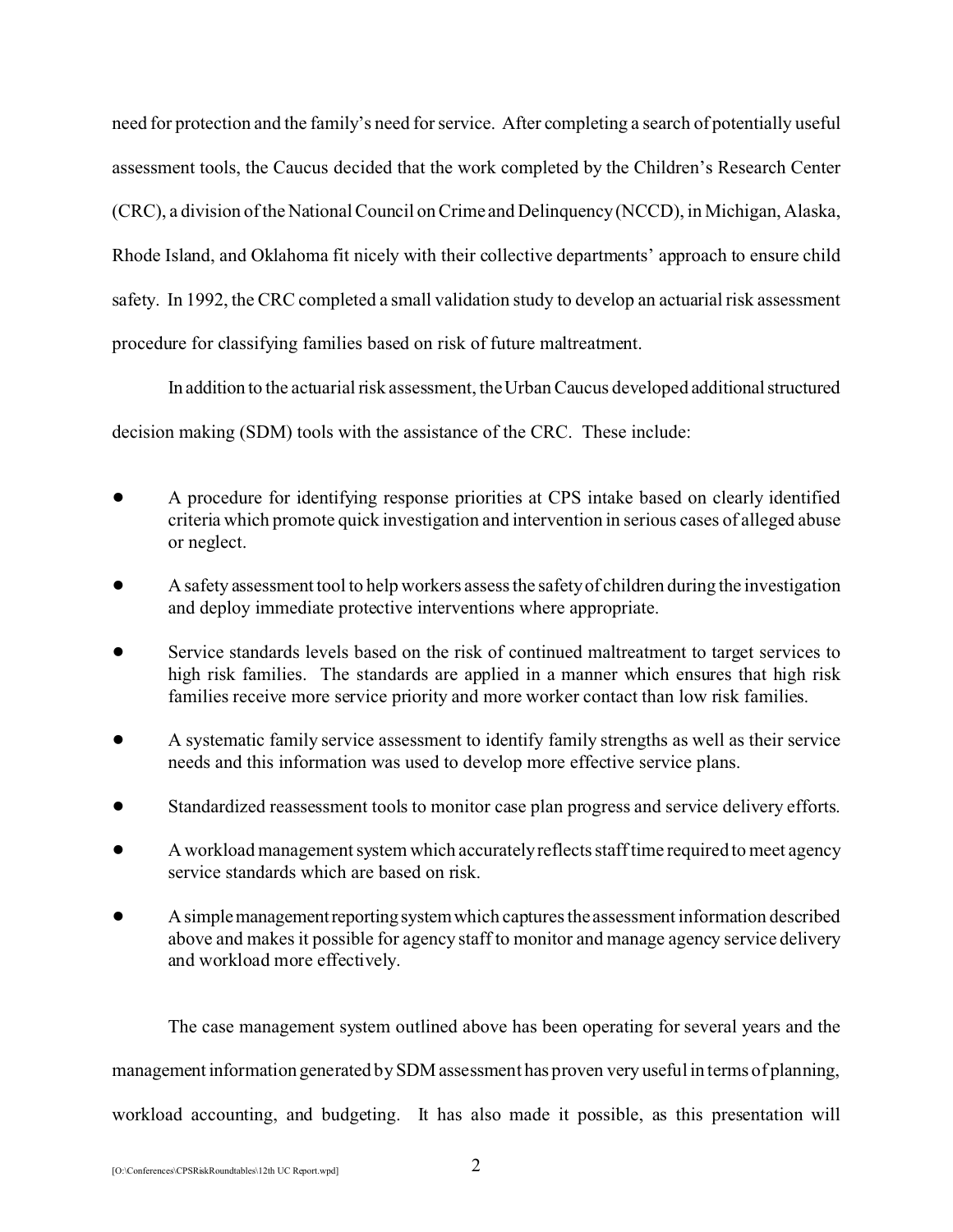demonstrate, for Urban Caucus counties to evaluate and improve service delivery efforts. In 1998, the Caucus counties asked the CRC to revalidate the risk assessment instrument and evaluate the impact of protective service intervention on families served. The findings are described below.

# **Revalidation of the Urban Caucus Risk Assessment**

The original Urban Caucus risk assessment was developed in 1992 using a very small (approximately 250) sample of families investigated for abuse or neglect in 1989. Given the small sample, the assessment was viewed from the onset as a preliminary device that would be improved at a later time. This instrument (shown in the Appendix) was, however, evaluated in a research study conducted by James Wood in a 1997 study which examined its utility for predicting maltreatment in a predominantly Hispanic population.<sup>1</sup> Wood's effort to validate the assessment in an entirely different population found that the majority of the assessment items worked well. The current efforts to re-validate the instrument in the setting where it was originally constructed was made possible by the ongoing collection of case assessment and outcome data by the Urban counties. This same information, collected since late 1993, is employed to examine the impact of intensive services upon families opened for protective service.

The Urban Caucus counties provide services to families based, for the most part, on the risk level assigned by the risk assessment conducted at investigation.<sup>2</sup> Thus, as family risk levels increase, so do agency service level requirements regarding both direct service and collateral contacts. The intent is two-fold: first, to monitor conditions in the home and the conditions of the

<sup>&</sup>lt;sup>1</sup> James Wood, <u>Risk Predictors for Re-Abuse or Re-Neglect in a Predominantly Hispanic Population</u>. Child abuse and Neglect, Vol. 21. No. 4; pp. 379-389 (1997).

 $2$  The family strengths and needs assessment is also employed to help set family service standards but the risk assessment is the major determinate of the service level.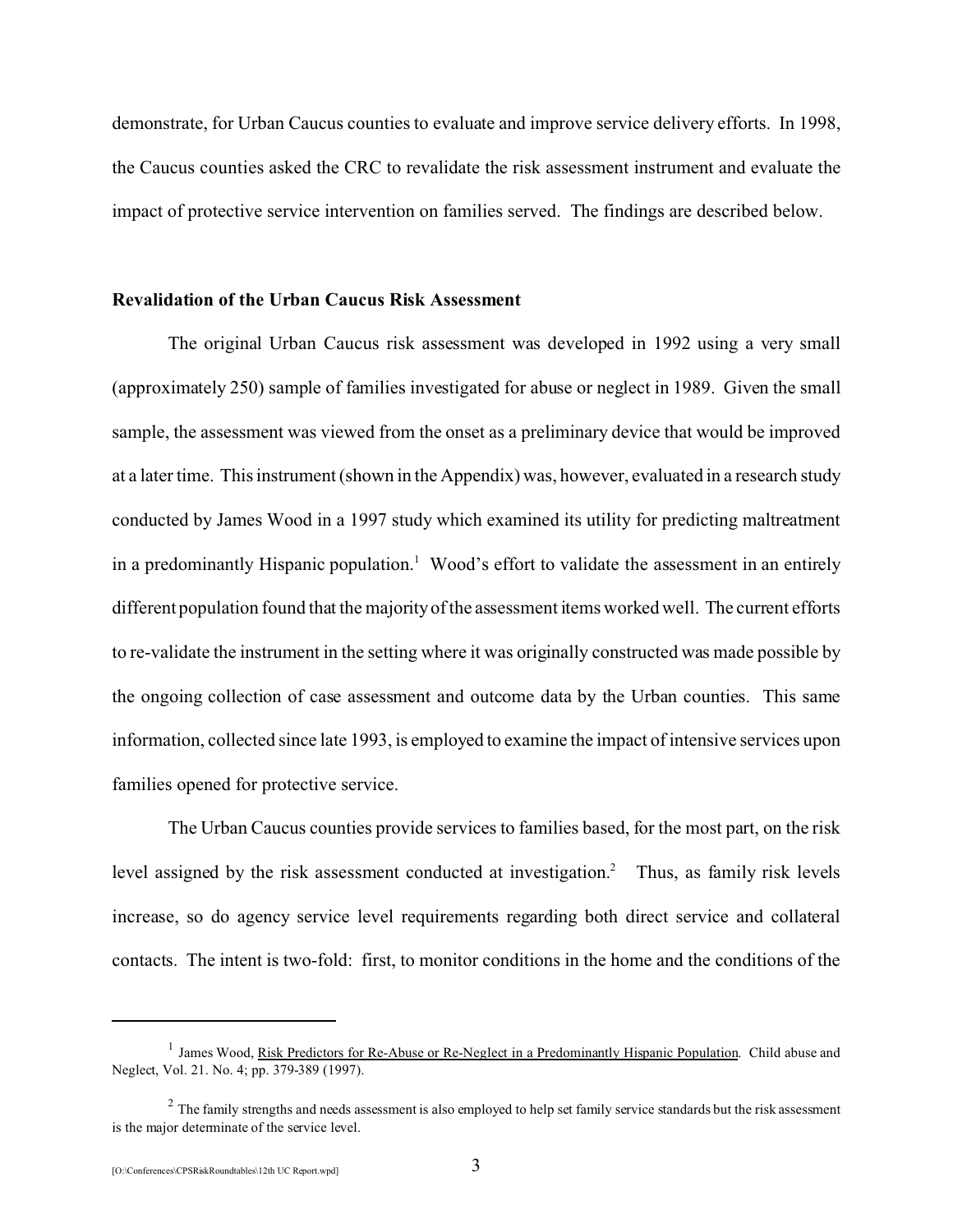children to help ensure their well-being, and second, to provide the level of services and assistance needed to help the family overcome difficulties and, therefore, reduce the risk of subsequent harm to children. Service standards employed in the caucus counties are presented below.

| <b>Family Service Level</b> | <b>Protective Service Standard</b>                          |  |  |
|-----------------------------|-------------------------------------------------------------|--|--|
| Low                         | 1 Face-to-Face Contact/Month + 1 Collateral Contact/Month   |  |  |
| Moderate                    | 2 Face-to-Face Contacts/Month + 2 Collateral Contacts/Month |  |  |
| High                        | 3 Face-to-Face Contacts/Month + 3 Collateral Contacts/Month |  |  |
| Intensive                   | 4 Face-to-Face Contacts/Month + 4 Collateral Contacts/Month |  |  |

A large cohort of families (1,230) investigated for abuse/neglect during 1995 was available for re-validation of the instrument and post-investigation protective service outcomes for these families were observed during a two-year follow-up period.

As Figure 1 indicates, the majority (82.4%) of these families were closed (i.e., not opened for agency service intervention) for protective services, although they may have been referred to community agencies. Approximately 17% of the families (N=216) were opened to CPS and served directly by the Urban Caucus counties.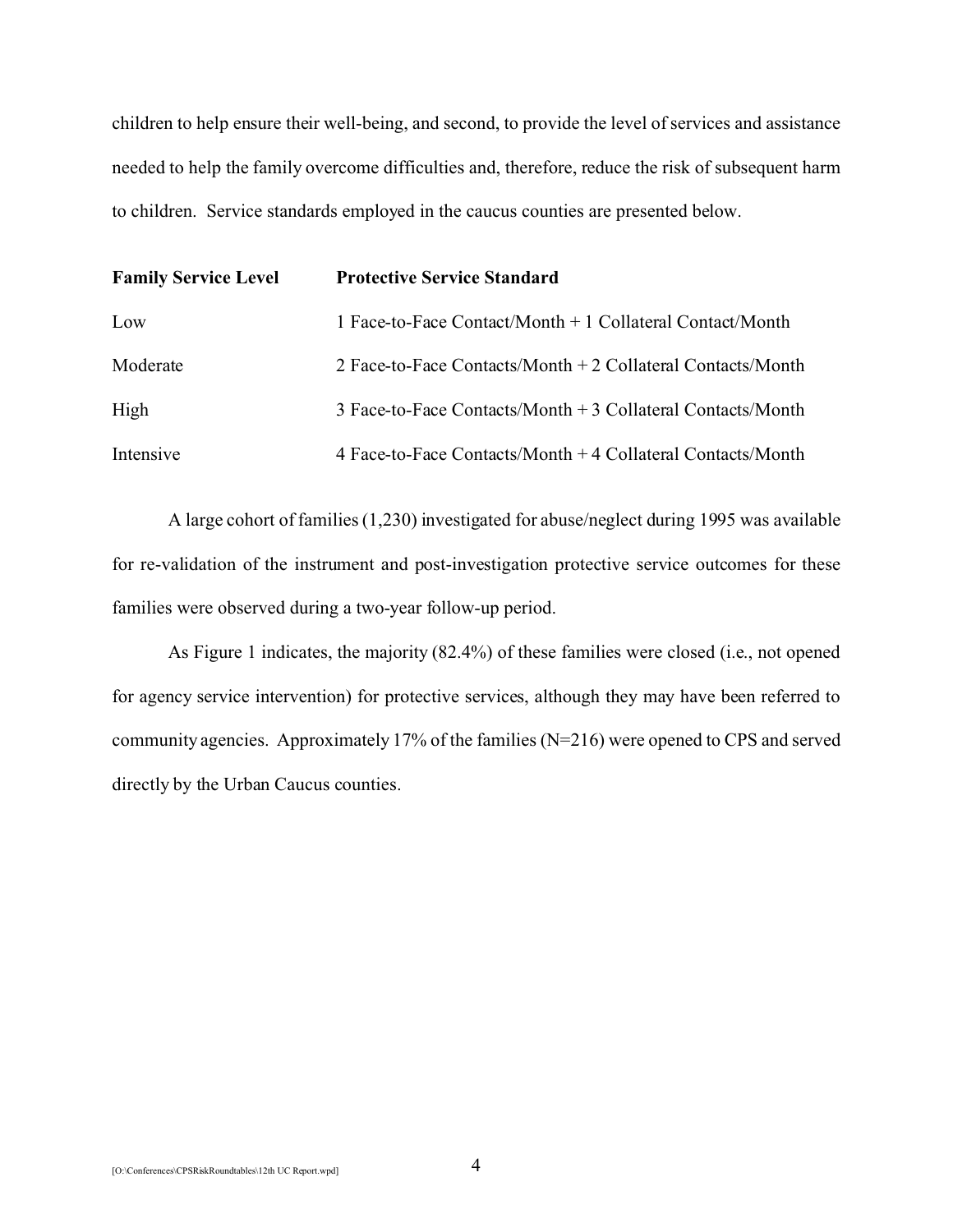



The re-validation and evaluation efforts were conducted in the manner summarized below. The initial step was to re-validate the existing Urban Caucus risk assessment by examining new protective service referrals among the 1,014 families investigated in 1995 but closed without a protective service intervention. The primary outcome criterion for this study was re-referral for a protective service investigation. This was viewed as the best indicator among the Urban Caucus counties because a substantiated investigation is not required for them to open a case for service or even to pursue a court intervention. Consequently, each investigation presents an opportunity to assess the family and open the case for protective services. The validation was conducted among families that had not been opened for services to limit the impact of service intervention on subsequent case outcomes.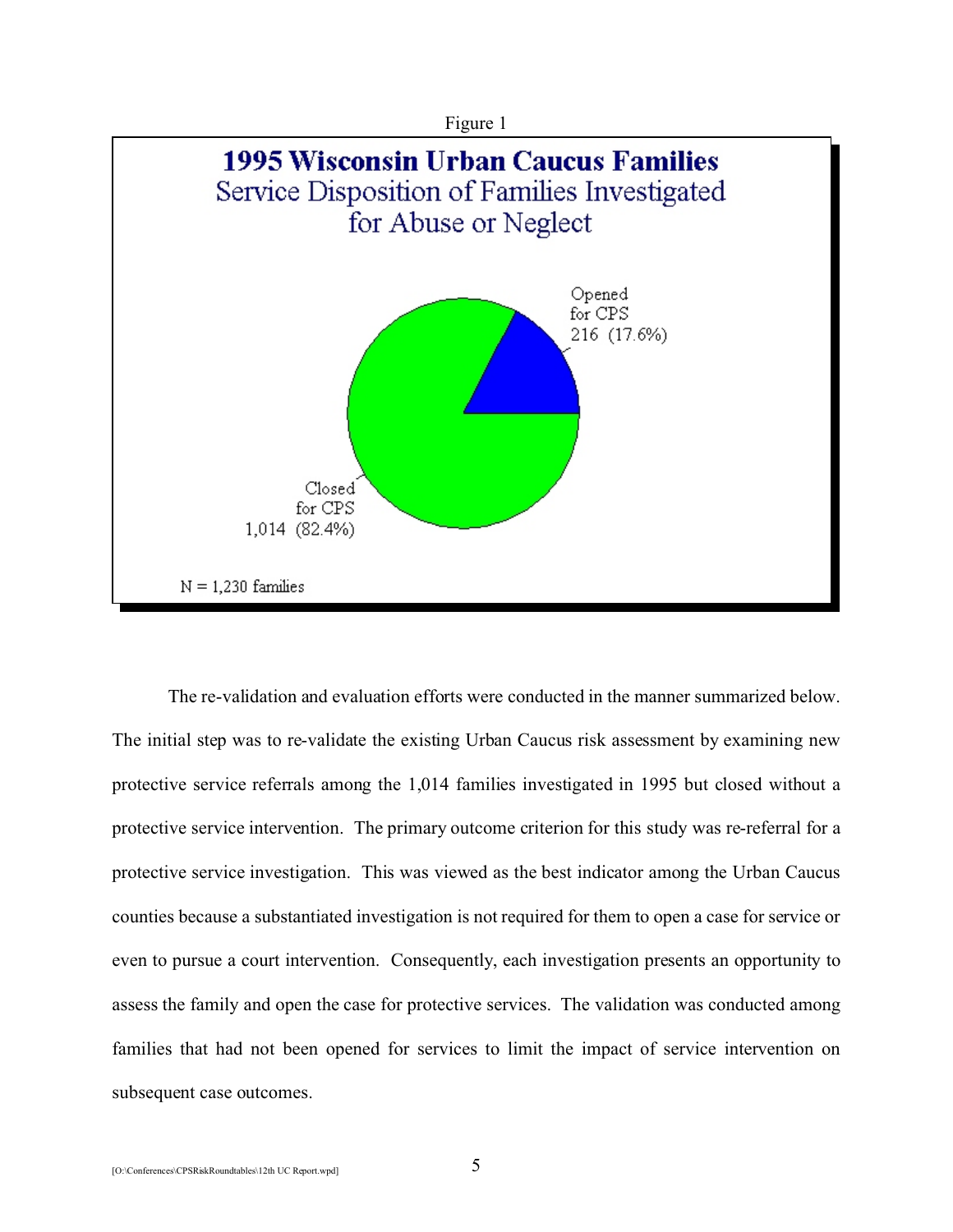The re-validated instrument shown in the Appendix has separate scales or instruments for abuse and neglect. The neglect instrument is composed of items or questions which score each family's protective service history, child characteristics, and characteristics of adult caretakerswhich had a strong, statistical relationship to subsequent neglect among sampled families. The abuse instrument is similarly constructed of items which score protective service history and child and adult characteristics, each of which had a statistical relationship to subsequent abuse in the sample.

Each instrument provides a classification of low, moderate, high, or very high risk. The risk level assigned to the family at the close of the investigation is the highest determined by either the abuse or neglect instrument score.

It should be noted that the risk assessment shown here is not the only information used in making initial case service decisions. The actuarial assessment procedure provides workers with an initial estimate of future behavior based on a limited set of observable factors, but it does not yield predictions for individual families. Consequently, investigating caseworkers may override the risk classification based on their own professional judgement and observation of the family. In addition, Urban Caucus workers are expected to override cases to very high risk regardless of the risk assessment classification in certain circumstances. These include cases where there has been a serious, non-accidental injury to a child or sexual abuse where the perpetrator has access to the child, as well as other circumstances. The discretionary decisions of the investigating worker remain an important element of case decision making and may, in fact, improve the actuarial risk classification derived from the instrument shown here.

Figure 2 shows the findings for the re-validated risk assessment among 1,014 sample families that were investigated in 1995 but closed without protective services. During a 24-month follow-up, 7.3% of the sample families assigned to the low risk classification were re-referred for another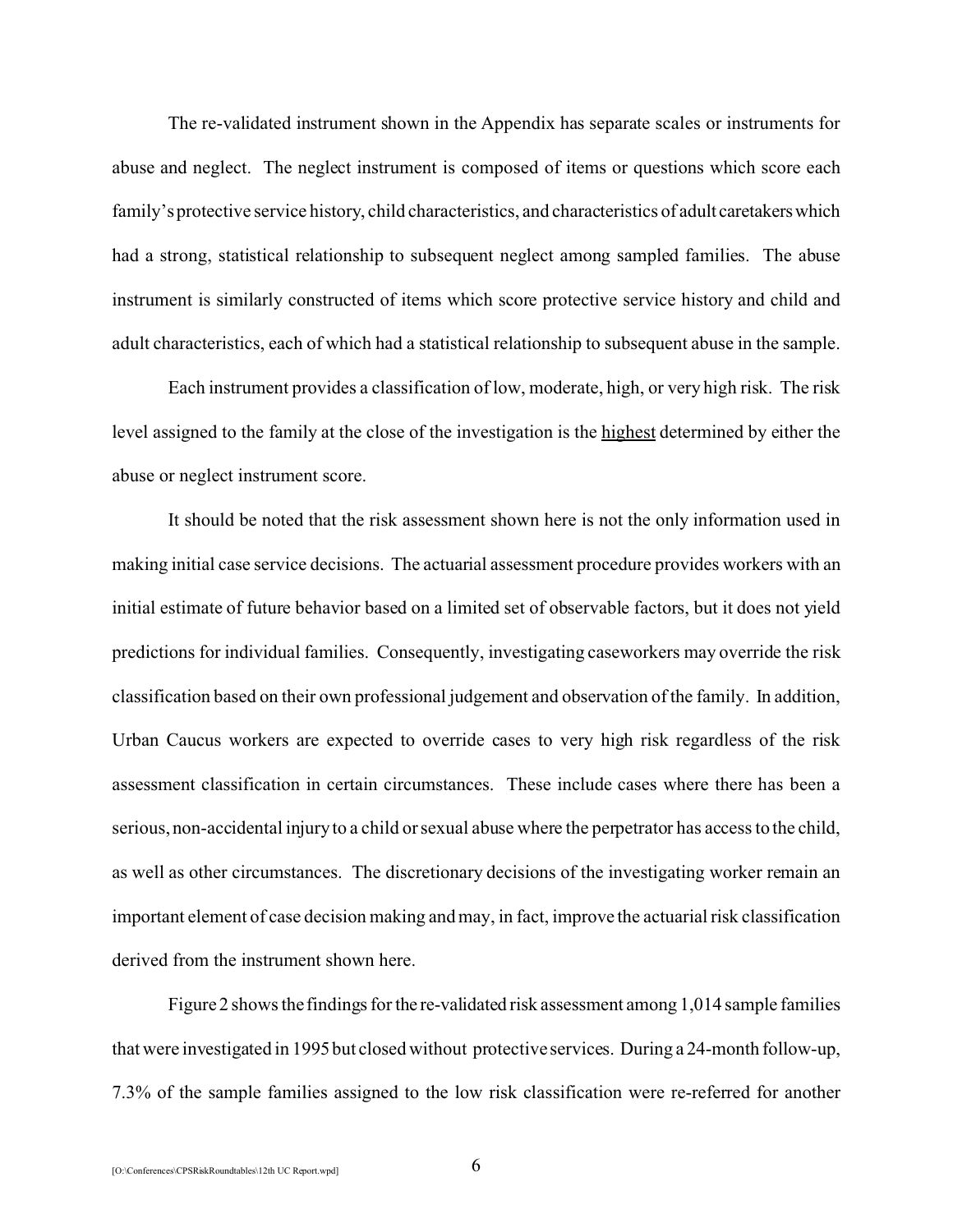protective service investigation. By comparison, 44.8% of the very high risk families were the subjects of a subsequent investigation. Moderate and high risk families show a steady progression between the low and very high classifications.

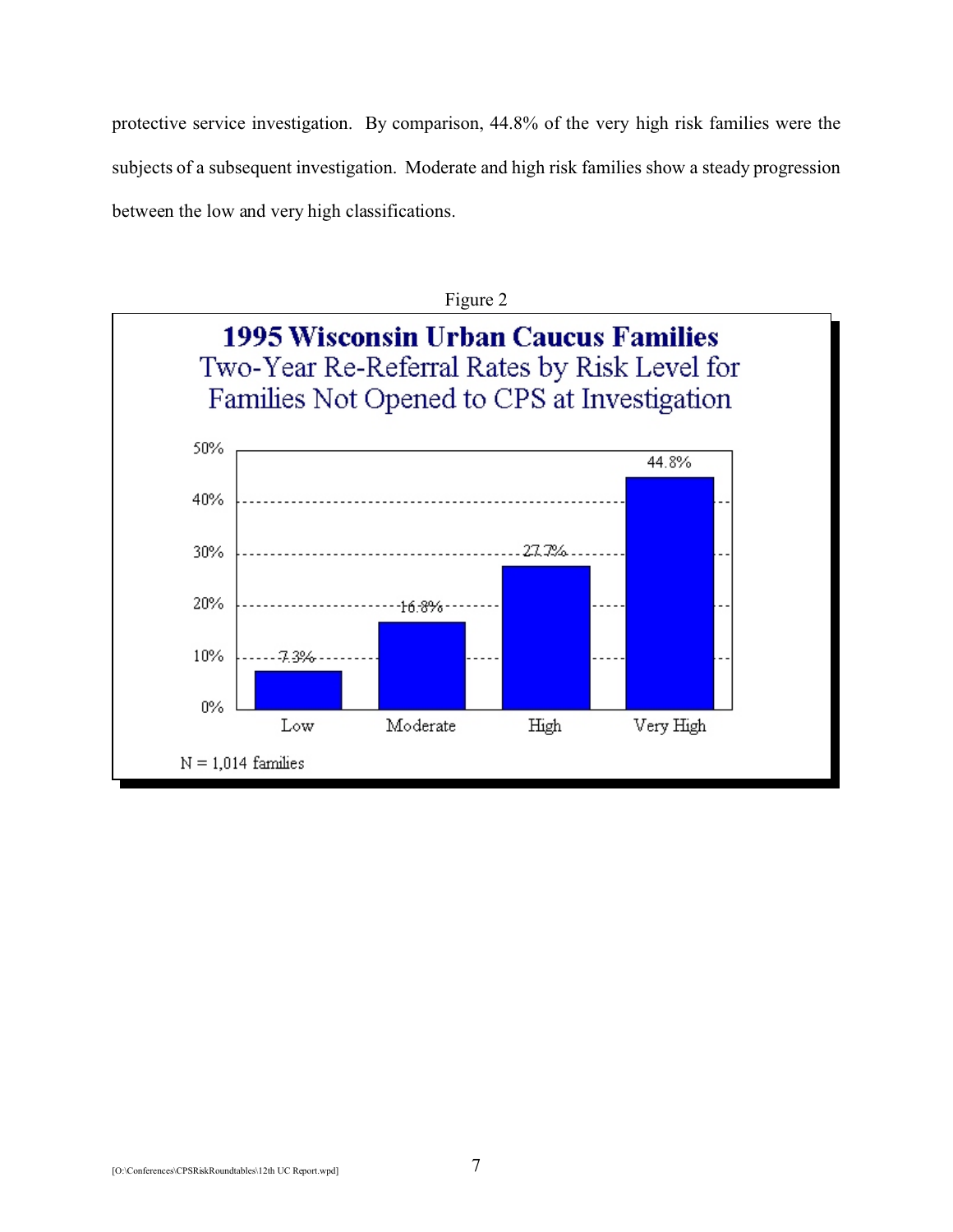### **Evaluating the Impact of Protective Service Intervention**

The re-validated risk instrument described above was also used to estimate the impact of protective service intervention on families that had been opened for service by county agencies. This was done by applying the risk assessment to families opened for protective service and then observing re-referrals to the protective service agency. In effect, the risk assessment permits us to control for the likelihood of re-referral among families at the same risk level who were opened or closed for protective service.

In the comparison presented in Figure 3, the expected rate of re-referral to protective services (within a 24-month post-investigation follow-up) for the 1,014 families not opened for services was compared to the re-referral rate of 216 families who did receive protective a service intervention. The low and moderate risk categories were collapsed to simplify this presentation.

### **Urban Caucus Study Findings**

As Figure 3 demonstrates, the high and very high risk families who received protective service had far fewer re-referrals for investigation than families with the same risk profile whose cases were closed. For instance, only 23.6% of the very high risk families opened for protective services were re-referred versus 44.8% of the very high risk families who cases were closed after investigation. On the other hand, re-referral rates for low and moderate risk families opened for services were similar to those observed among closed low/moderate risk cases.

This positive result of service intervention among high risk families may be observed even when families who had at least one child transferred to foster care are excluded from the analysis (see Figure 4). Again, low and moderate risk families had similar re-referral rates regardless of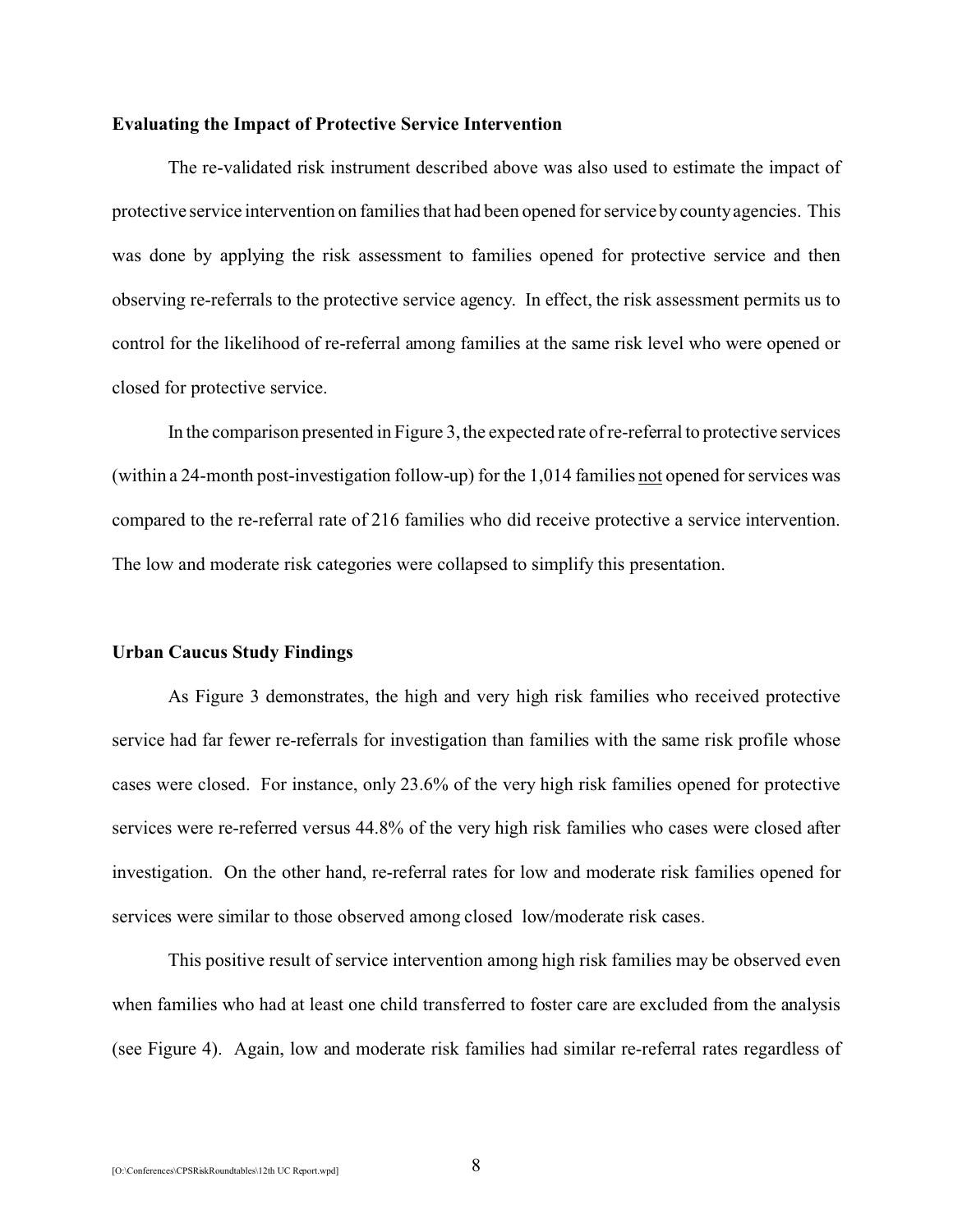service status. Among high and very high risk families, however, those opened for in-home protective services still demonstrate a much lower re-referral rate than families who were not served.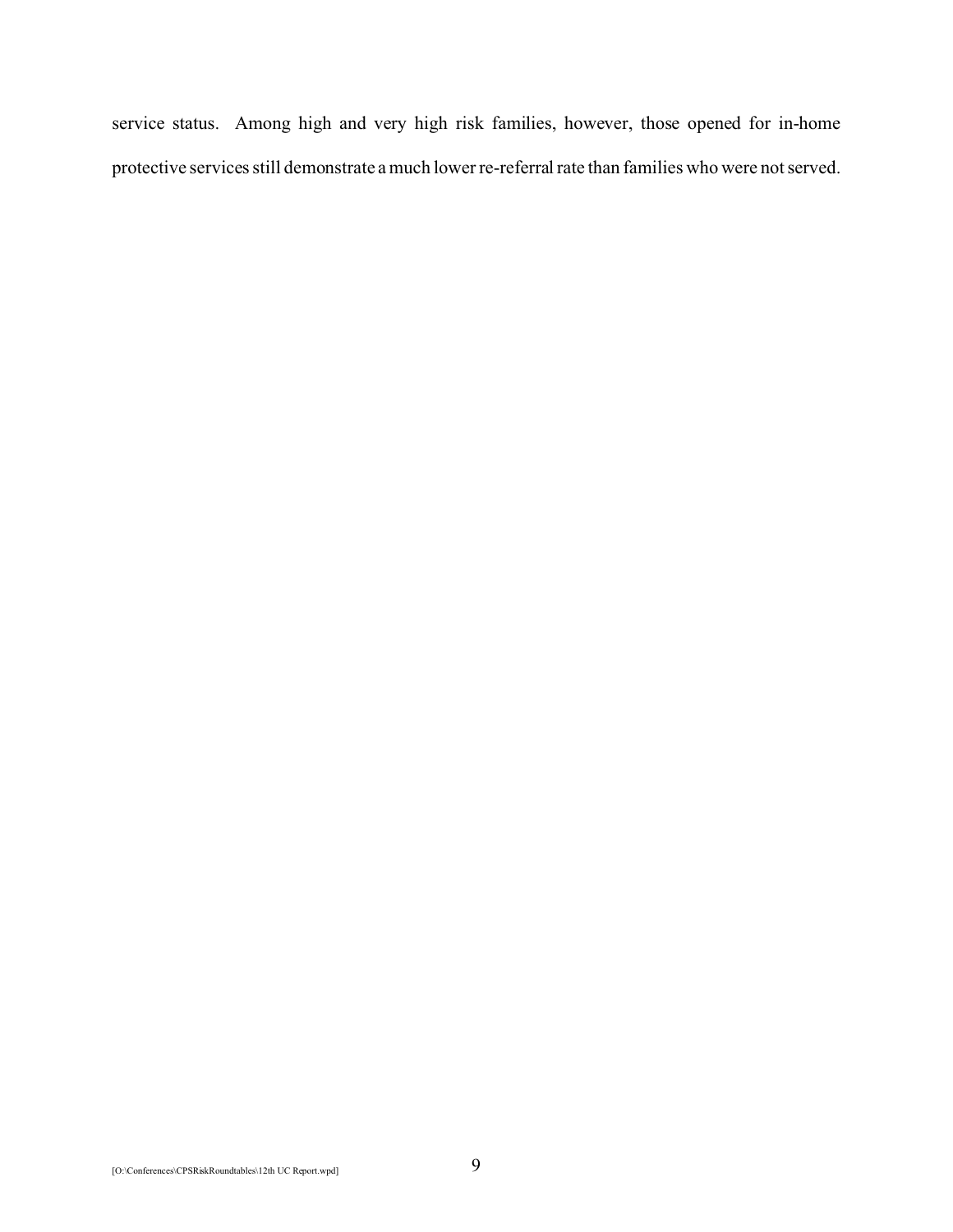Figure 3



# Figure 4

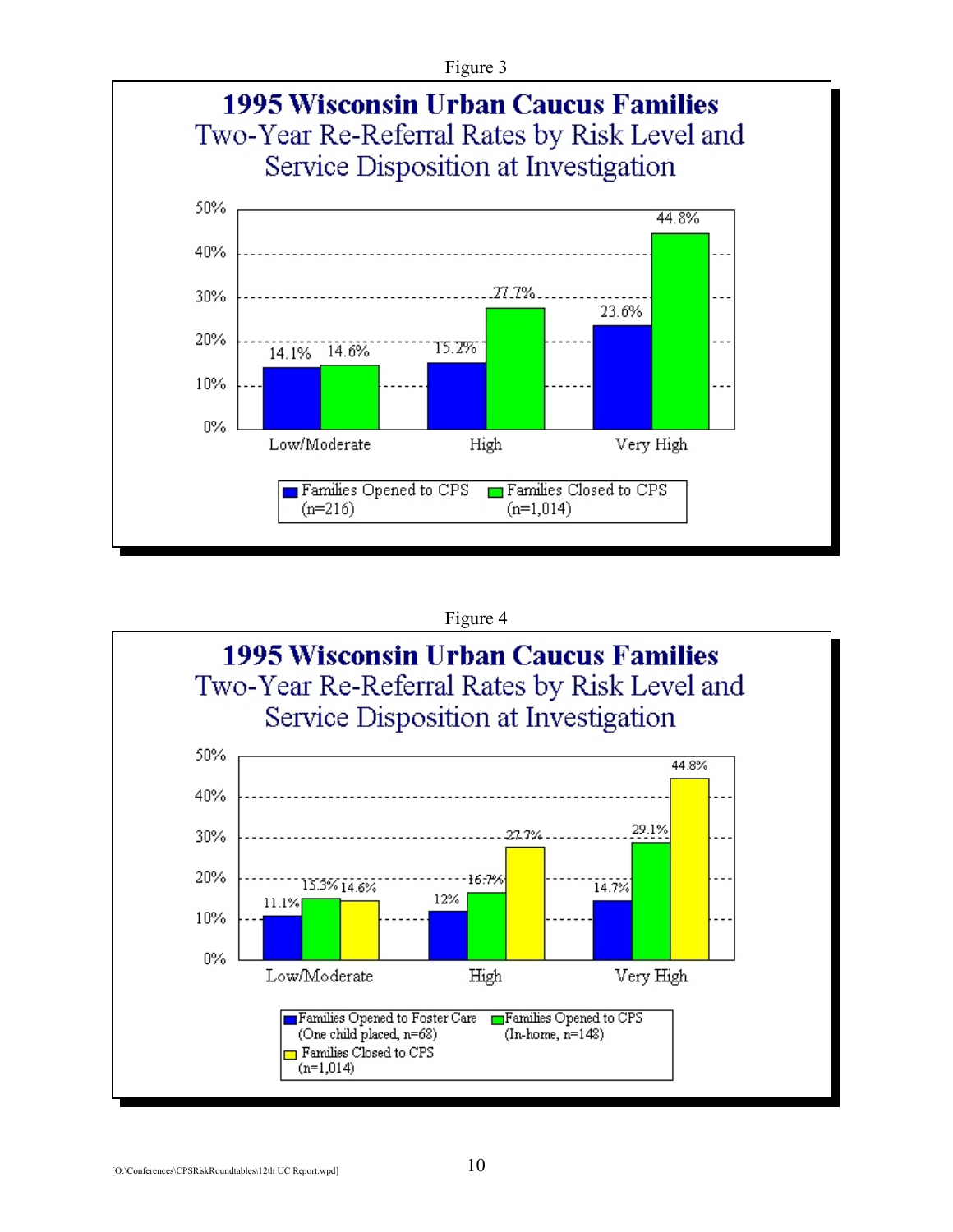# **Study Implications for CPS Practice**

The following operational implications were drawn from the study by the Urban Caucus

## counties:

- 1. The urban caucus counties used an actuarial risk assessment to assess each family and establish service intervention levels for cases opened for protective service. Families with a high risk profile were targeted for the most intensive service interventions and this appears to have been effective at reducing the incidence of subsequent CPS referrals among high risk families.
- 2. Given the positive impact service intervention has upon subsequent referrals for abuse and neglect, it makes sense to expand service interventions to high risk families who cases were previously not opened for services. The study strongly suggests that preventative or voluntary services targeted to high risk families will prove cost-effective. In effect, serving high risk families when they are first identified may prove cheaper than paying for the involuntary service interventions they may require at a later date.

Urban Caucus counties have, in fact, employed these study findings to increase protective service resources and serve more families who are high risk. Increased resources include: the expansion of the consortium of prevention service providers; additional ongoing protective service staff; and an increase in the number of in-home service teams which provide preventative mental health, substance abuse, or public health services to families.

3. Finally, a simple and inexpensive method developed by the Urban Caucus for tracking case outcomes through the use of an actuarial risk assessment and a structured needs assessment procedure has proven very useful. As the findings shown above indicate, this system has made it possible to evaluate agency service delivery efforts and manage available resources more efficiently. It will also make it possible to evaluate the new service interventions described above at some future date.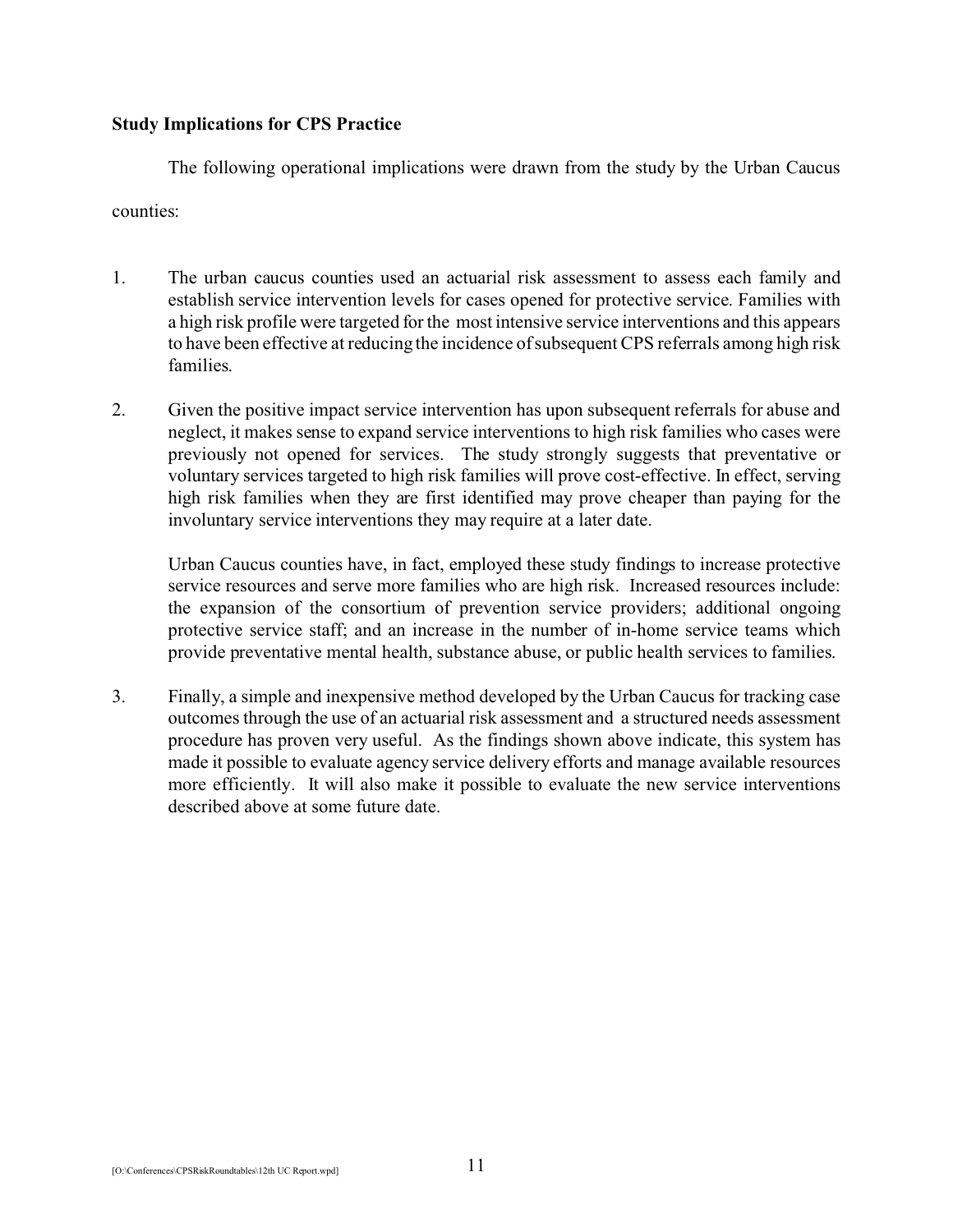**Appendix**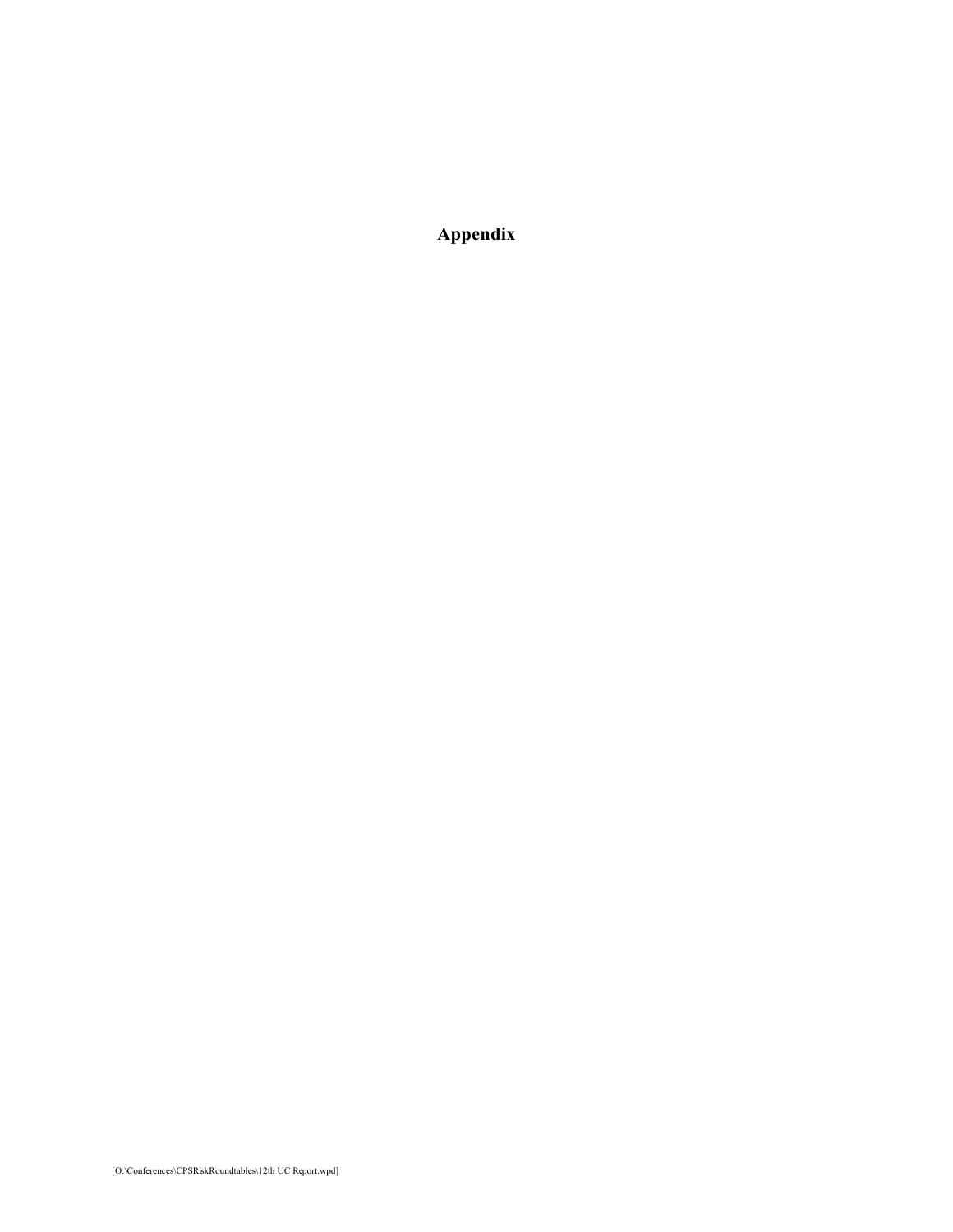#### **WISCONSIN URBAN CAUCUS INITIAL FAMILY RISK ASSESSMENT OF FUTURE ABUSE/NEGLECT** 3/1/94

| Case Name         |                                                                                      | Primary Caregiver   | Date                                                                                             |
|-------------------|--------------------------------------------------------------------------------------|---------------------|--------------------------------------------------------------------------------------------------|
| Case Number       |                                                                                      | Secondary Caregiver |                                                                                                  |
|                   |                                                                                      |                     |                                                                                                  |
|                   | Neglect                                                                              | Score               | Abuse<br>Score                                                                                   |
| $N1$ .            | Was Neglect Alleged or Substantiated in the Current Investigation?                   | A1.                 | Was Abuse Alleged or Substantiated in the Current Investigation?                                 |
|                   | a.                                                                                   |                     | a.                                                                                               |
|                   | Neglect alleged but not substantiated  1<br>b.<br>$\mathbf{c}$ .                     |                     | b.<br>$\mathbf{c}$ .                                                                             |
|                   |                                                                                      |                     |                                                                                                  |
| N2.               | Prior CA/N History                                                                   | A2.                 | Prior CA/N History                                                                               |
|                   | a.                                                                                   |                     | a.                                                                                               |
|                   | Any prior investigation for abuse/neglect  2<br>b.                                   |                     | b.                                                                                               |
|                   | Any prior child welfare referral  1<br>$\mathbf c$ .                                 |                     | $\mathbf c$ .                                                                                    |
|                   | d.                                                                                   |                     | d.                                                                                               |
|                   |                                                                                      |                     |                                                                                                  |
| N3.               | Number of Children Involved in the Abuse or Neglect Incident                         |                     | Characteristics of Children in the Household (check and add for score)<br>A3.                    |
|                   | a.<br>b.                                                                             |                     | a.<br>b.<br>Special needs or                                                                     |
|                   |                                                                                      |                     |                                                                                                  |
|                   |                                                                                      |                     | $c$ .                                                                                            |
|                   |                                                                                      |                     |                                                                                                  |
| N4.               | Number of Adult Caregivers Residing in the Household                                 | A4.                 | Number of Children Involved in the Abuse or Neglect Incident                                     |
|                   | Two or more $\ldots \ldots \ldots \ldots \ldots \ldots \ldots \ldots \ldots 0$<br>a. |                     | a.                                                                                               |
|                   | b.                                                                                   |                     | b.                                                                                               |
|                   |                                                                                      |                     | $\mathbf c$ .                                                                                    |
|                   |                                                                                      |                     |                                                                                                  |
| N5.               | Current Age of Primary Caregiver                                                     |                     | Has A Child Currently in the Household been Placed Outside the Home<br>A5.                       |
|                   | $a$ .                                                                                |                     | Prior to this Incident?                                                                          |
|                   | b.<br>$\mathbf c$ .                                                                  |                     | a.<br>b.                                                                                         |
|                   |                                                                                      |                     |                                                                                                  |
| N6.               | A Child was Provided Inadequate Physical Care by Primary                             | A6.                 | Household Address Changes during the Last 12 M onths                                             |
|                   | or Secondary Caregiver                                                               |                     | None or one $\ldots \ldots \ldots \ldots \ldots \ldots \ldots \ldots \ldots \ldots \ldots$<br>a. |
|                   | a.                                                                                   |                     | b.                                                                                               |
|                   | b.                                                                                   |                     |                                                                                                  |
|                   | $\mathbf c$ .                                                                        |                     |                                                                                                  |
|                   | d.<br>By both primary and secondary caregivers  3                                    |                     |                                                                                                  |
|                   |                                                                                      |                     |                                                                                                  |
| N7.               | A Child was Inadequately Supervised by Either Caregiver                              | A7.                 | Does the Primary Caregiver have a History of Abuse or Neglect as a Child?                        |
|                   | a.                                                                                   |                     | a.                                                                                               |
|                   | b.                                                                                   |                     | b.                                                                                               |
| N8.               | Primary Caregiver's Emotional Stability Problems Limit                               |                     | Does the Primary Caregiver have an Alcohol or Drug Abuse Problem<br>A8.                          |
|                   | Functioning as Caregiver                                                             |                     | that Contributed to the Incident?                                                                |
|                   | a.                                                                                   |                     | a.                                                                                               |
|                   | b.                                                                                   |                     | b.                                                                                               |
|                   |                                                                                      |                     | $\mathbf c$ .                                                                                    |
|                   |                                                                                      |                     |                                                                                                  |
| N9.               | Primary Caregiver has an Alcohol or Drug Abuse Problem                               | A9.                 | Do Caregiver(s) have Unrealistic Expectations of Children?                                       |
|                   | that Contributed to the Incident                                                     |                     | a.                                                                                               |
|                   | a.                                                                                   |                     | b.                                                                                               |
|                   | Yes<br>b.                                                                            |                     | Yes, the primary caregiver only $\dots \dots \dots \dots \dots \dots \dots \dots$<br>с.<br>d.    |
|                   |                                                                                      |                     |                                                                                                  |
| N10.              | Primary Caregiver Needs Assistance in Caregiving Role because                        |                     | A10. Do Caregiver(s) Use Excessive or Inappropriate Discipline?                                  |
|                   | of Limited Intellectual/Reasoning Capacity                                           |                     | a.                                                                                               |
|                   | a.                                                                                   |                     | Yes, the secondary caregiver only $\dots \dots \dots \dots \dots \dots \dots \dots$<br>b.        |
|                   | b.                                                                                   |                     | $\mathbf c$ .                                                                                    |
|                   |                                                                                      |                     | d.                                                                                               |
|                   |                                                                                      |                     |                                                                                                  |
| N11.              | Primary Caregiver Characteristics (check and add for score)                          |                     | A11. Primary Caregiver's Relationship Problems with Other Adults                                 |
|                   | Not motivated to improve parental skills  1<br>a.                                    |                     | a.                                                                                               |
|                   | b.<br>Has a childhood history of abuse/neglect  1                                    |                     | Harmful relationships/limited adult relationships  1<br>b.                                       |
|                   | Has an impulse control problem  1<br>$\mathbf c$ .                                   |                     | No serious problems evident 1<br>$\mathbf c$ .                                                   |
|                   | d.                                                                                   |                     |                                                                                                  |
| N12.              | Caregiver(s) Viewed the Current Abuse/Neglect Incident at                            |                     | A12. Caregiver(s) are Motivated to Improve Parenting Skills                                      |
|                   | least as Seriously as the Investigating Worker                                       |                     | At least one caregiver is motivated; or no improve-<br>a.                                        |
|                   | a.                                                                                   |                     |                                                                                                  |
|                   | b.                                                                                   |                     | b.<br>Neither primary nor secondary caregiver is motivated                                       |
|                   | c.                                                                                   |                     |                                                                                                  |
|                   |                                                                                      |                     |                                                                                                  |
|                   | TOTAL NEGLECT RISK SCORE                                                             |                     | TOTAL ABUSE RISK SCORE                                                                           |
| <b>RISK LEVEL</b> | Assign the family's risk level on the highest                                        |                     |                                                                                                  |
|                   | score on either scale, using the following chart:                                    |                     | Use the risk/needs matrix to determine family service level:                                     |
| Neglect Score     | Abuse Score<br>Risk Level                                                            | N                   | <b>RISK</b>                                                                                      |
|                   |                                                                                      |                     |                                                                                                  |

-2 - 1 -2 - 2 Low **E Low M edium High Very High** 2 - 4 3 - 5 M edium **E High** Moderate High Intensive Intensive 5 - 8 6 - 9 High **D M edium** Low M ode rate High Intensive 9 - 20 10 - 24 Very High **S Low Low Moderate** High Intensive

 $\frac{1}{2}$